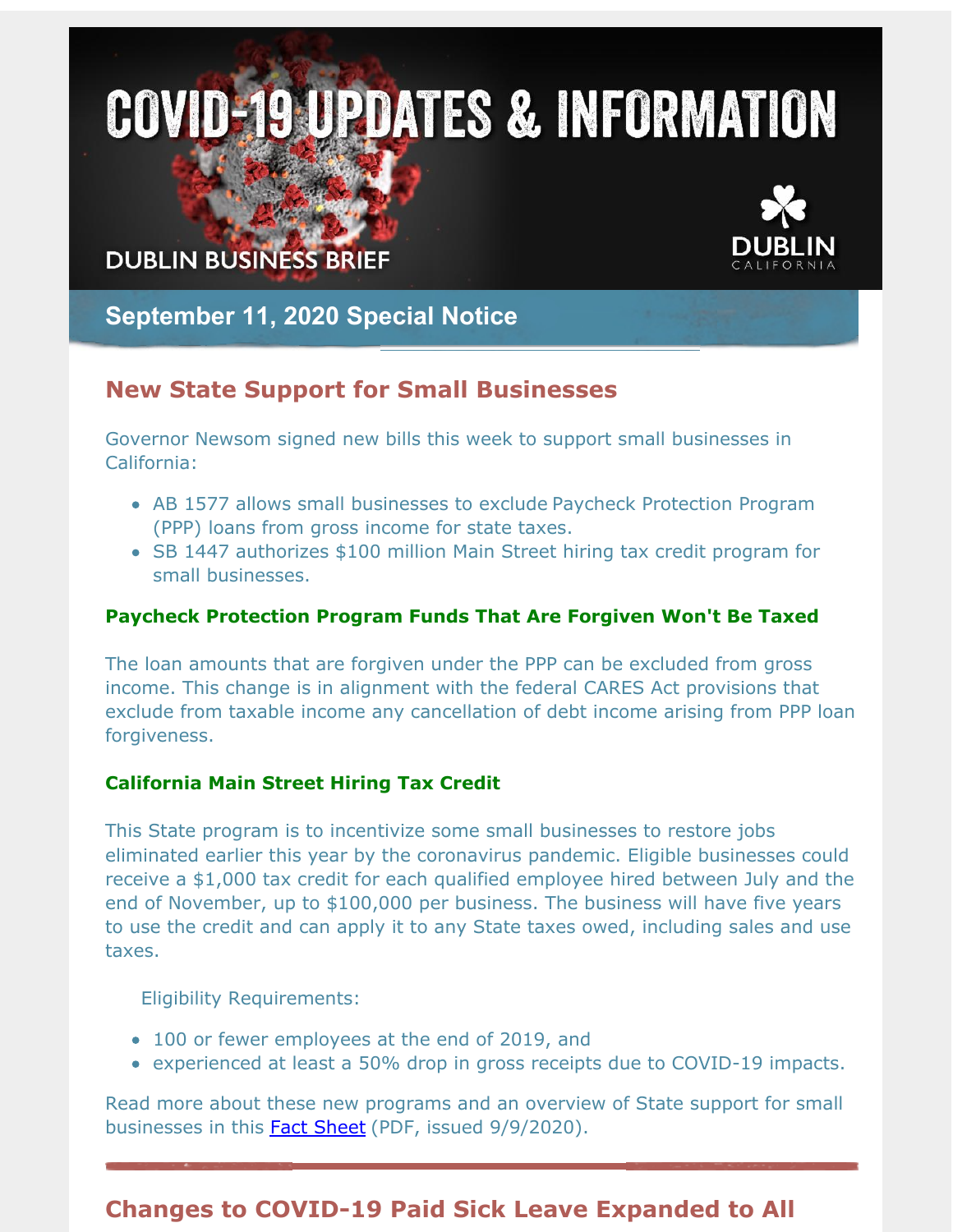## **Employees in California**

The State has extended paid sick leave protections to California's workforce. The new law eliminates coverage gaps to ensure every employee (not just food sector workers) has access to paid sick days if they are exposed or test positive to COVID-19 for the rest of the 2020 calendar year.

Additionally, the State closed the gaps in paid sick days provided in federal law by including employers with over 500 employees and public and private employers of first responders and health care employees who opted not to cover their employees under federal law.

The new law also allows California's Labor Commissioner to cite workplaces for a lack of paid sick days, a critical enforcement tool that will promote safety for employees and customers alike.

For more information, read the Governor's **press [release](http://r20.rs6.net/tn.jsp?f=001MQT2kIVjMLG5CaNddRIIjUUhzjvlCO4Qgi-adIFrrEL0753Hc4P9hvyEPyTl53YxDJ5TwAQ8FCQ016KPoaUlmFyeJS0Fm3B7tszE8AdOqFuGyVUpd-PiVaxSiVS8oWcwWs9Jrz5_XGyYnduwR1AbpABB-Dfd5SrSkLGg1HjnIij2sD-y69aN7LS963tCu35zbb72JfOWiQrucFOzIOElhNpMayLx0x5dsbw_b1oVemjSZNiJ4vReWXiceZrZZXSv2v2yaQnNuv_rKE-RbEhNGX82CP0uyetCix1bYh0RyXJB53kjDp636QwPZBTno9-ooBk8VpqnzuQKMwHam6Uwjg==&c=&ch=)**.

# **Survey on Capping Fees for Third-Party Food Delivery Companies**

The Dublin City Council is considering whether or not to establish a local COVID-19-related cap (or limit) on fees charged by third-party food delivery companies. This would place a temporary cap on the commission/service fee charged to restaurants. This matter was discussed at the September 1, 2020 City Council [meeting](http://r20.rs6.net/tn.jsp?f=001MQT2kIVjMLG5CaNddRIIjUUhzjvlCO4Qgi-adIFrrEL0753Hc4P9hvyEPyTl53Yxxibf-KMpNC_h9npYvodJ9WZXHxRB9JgE_w0hu9B1TKcH3ImkvXc4fHJQs63LP1alMtscdzBrGTCiYP-unQwTXKs2Ds0uzuL-UhUjF2-QryVTQpxxg16vjiubdOiux8XoZ66YGcS3bJUnZOwMVnhfthmoGikmFfnx&c=&ch=) (Item 8.1), where the City Council directed Staff to bring the item back for their consideration.

Staff has learned that the commission fee can range anywhere from 10% to 30% of the meal.

To gather feedback from the business community, Staff created a brief online survey to hear about your experience with third-party food delivery services.

Take the [survey](http://r20.rs6.net/tn.jsp?f=001MQT2kIVjMLG5CaNddRIIjUUhzjvlCO4Qgi-adIFrrEL0753Hc4P9hvyEPyTl53YxJMYyEuA8AlgF9b3ifglAx5BzR1vpvRrfHQiLay4sLa5T18ma7tvmA64EETKtwKLvqa0wwx8vzGyK-X2ygWO6G-PSfWlNzPTDlr8aRmC0M37y43sUeCIYFNyeQHR8gv6qz-3QpwNWwxdTRZRVEE7KDA==&c=&ch=).

## **Tips for Accessible Outdoor Dining**

The California Commission on Disability Access [\(CCDA](http://r20.rs6.net/tn.jsp?f=001MQT2kIVjMLG5CaNddRIIjUUhzjvlCO4Qgi-adIFrrEL0753Hc4P9hvyEPyTl53YxkCN9ks-kvqK8wiS_tb4yDRw14bkzrgrGFLlhpLZXqhcBFGHWhLuyG1FStMuhiFEj0zp82zLzwCmSoi8SF-yxTczfvXkc_dDDt2JlQx-0-Mll7lENrfCr21py7L9IQGVQ&c=&ch=)) has created an educational guidance to offer general disability access tips for businesses to consider when conducting operations outdoors.

Download the CCDA's Open-air Dining and Curbside Pickup Disability Access [Consideration](http://r20.rs6.net/tn.jsp?f=001MQT2kIVjMLG5CaNddRIIjUUhzjvlCO4Qgi-adIFrrEL0753Hc4P9hvyEPyTl53YxlyszUGv3PiNaor0RK0tEeMMivItzz2eFaqDJuOq4YXqTbk7glD0RPtCP8Pzj0yyup3zHkWGG1Ebzynwo-TZpoPZ98TKT-uln_C6mKHFrGLFDBZT_y9H2iIWOAmzxbVTpI8XNk6KLIhRnUqTQGlEIBbpdwKuu1VCMqYA3skGVuyeepXl3bN1ta8zMjGtLw3QcRf8hz_NnjlSoQOFKbqkKoA==&c=&ch=) (PDF).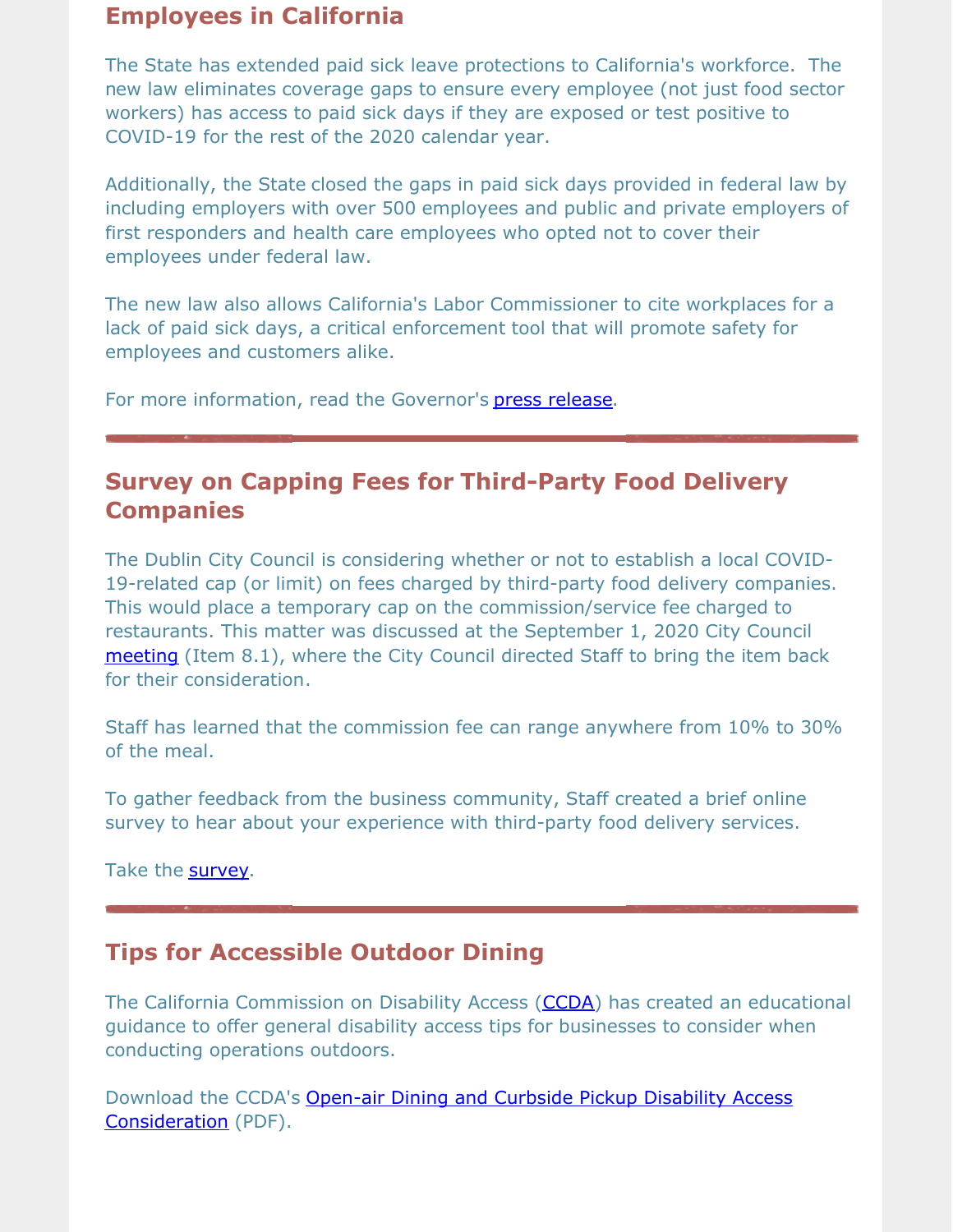

# **Small Business Development Center Snapshot of Support to Dublin Businesses**

From January 1 through June 30, the Small Business Development Center (SBDC) served 55 Dublin-based businesses with a total of 174 hours of private advising resulting in \$467,000 in capital infusion into the Dublin economy.



Many additional business people have received free, COVID-related/CARES Act support by attending SBDC webinars and connecting with advisors.

As part of the Northern California SBDC network, the Alameda County Small Business Development Center (ACSBDC) serves all of Alameda County. ACSBDC works hands-on with entrepreneurs and business owners to address challenges, seize opportunities and grow their bottom line. The ACSBDC is hosted by the Ohlone Community College District and offers long-term, in-depth, no cost advising for existing businesses and certain start-ups in Alameda County. Their services include:

- Loan and Equity Investment Advice
- Strategic Planning
- Financial Projections & Budgeting
- Marketing and Sales
- Technology Integration
- Human Resource Management
- Operations
- Exports, and
- More...

ACSBDC serves small businesses like yours. The 55 Dublin businesses served so far in 2020, came from a variety of industries, including:

- accommodation and food service
- service establishment
- retail
- research and development
- real estate
- professional, science, and behavioral sciences
- manufacturing
- information
- healthcare
- educational services
- construction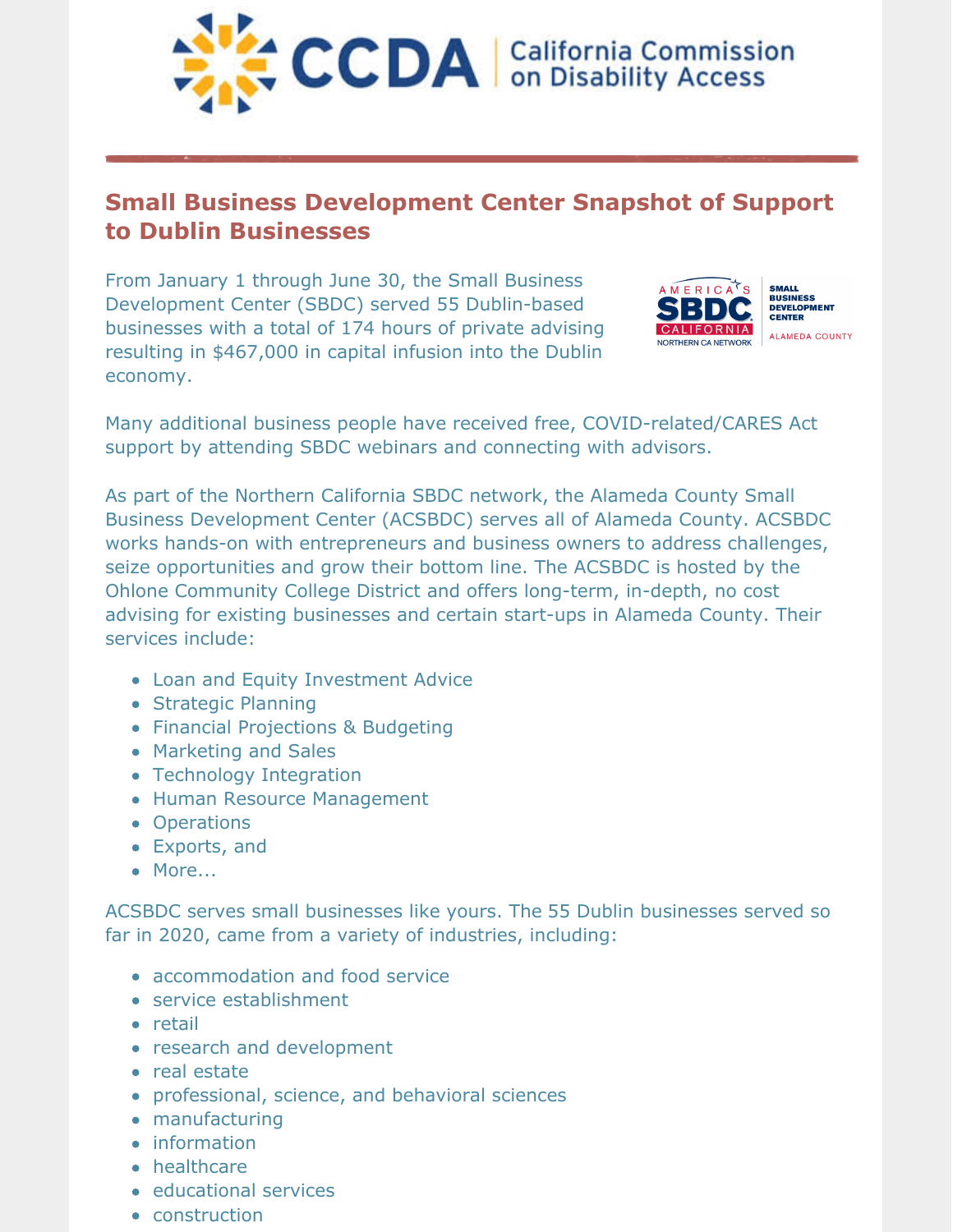• arts and education

To request free, individualized and confidential one-on-one advising, complete the SBDC online [application](http://r20.rs6.net/tn.jsp?f=001MQT2kIVjMLG5CaNddRIIjUUhzjvlCO4Qgi-adIFrrEL0753Hc4P9hpRlzcEgDQPczFgBK8dEGmEnUR_3_W4e6B52B7BqkIVX1c2vn4XYbVPVU6C3kLireORehyW5VO4OJ-illJXuzak3JJdCMpwelDyI88uIpGrsnk-aYq0pvgtd7wQG5r6znZc6hxhFqXLI&c=&ch=).

To learn more about ACSBDC, visit their [website](http://r20.rs6.net/tn.jsp?f=001MQT2kIVjMLG5CaNddRIIjUUhzjvlCO4Qgi-adIFrrEL0753Hc4P9hpIqHkEF_0JSra0Pu207AyPN8sBbTuWKdtCnYXS9VxasyU2ACfVeYGCgY3yCqEZokHP0LsLj5pXlF90lIXTwBQtHXzFtT32m1A0FAKMK5SHsI5smbqzaO7o=&c=&ch=).

# **Reminder: Outsmart Disaster with the Resilient Business Challenge**

#### **September 15th at 10:00 a.m. or September 17th at 5:00 p.m.**



The State of California is offering a free one-hour virtual workshop to introduce Alameda and Contra Costa small businesses, economic development stakeholders, and

business associations to the Outsmart Disaster campaign's Resilient Business Challenge. The Resilient Business Challenge focuses on preparing for and recovering from disasters. It covers topics such as Identifying Impacts of Disruption, Strengthening Facilities, and Structuring Your Crisis Communication Plan.

The Outsmart Disaster campaign aims to equip California businesses with the tools they need to get back to business faster in the face of any disaster.

It may be counter-intuitive to do resiliency preparedness while everyone is dealing with so many business interruptions already in play, but resiliency and recovery are inextricably intertwined.

RSVP on the Outsmart Disaster campaign [website](http://r20.rs6.net/tn.jsp?f=001MQT2kIVjMLG5CaNddRIIjUUhzjvlCO4Qgi-adIFrrEL0753Hc4P9hvyEPyTl53Yx3_N50tjwDi9thcNLSqYpvx68NeWL2NajoeoDJQnyNemQOBz3rVrQCc3J9Aa0na8LR9SmK3cMaY9zXzIghfrAVEA9gJHqJQgkvJm3FsR74b8xZaPJVTwEQn4HR0GrYM9otFl7F5ohIoZ20dq-rWE7QIhBCq9LJhyyE0v1bU_m3Eo=&c=&ch=) to attend either East Bay session.

## **Recorded Webinar: Google and Facebook Ad Strategies**

The recorded video from the Dublin Chamber of Commerce's recent Economic Development Series featuring Gautam Tandon (held on September 9, 2020) is now available on the Chamber's YouTube Channel. Watch the video to hear tips and techniques for creating a strategic campaign for Facebook and Google ads, including how to determine which platform is better for your marketing campaign.

Watch the [video](http://r20.rs6.net/tn.jsp?f=001MQT2kIVjMLG5CaNddRIIjUUhzjvlCO4Qgi-adIFrrEL0753Hc4P9hvyEPyTl53YxwGCa0YX3ixdMEhPF189Fn0msYcu1bf36-e85W5yxAqfSlSss5K528hjxGUbin7LjoSdNQL1vaYOjnhgjUiQeaf36kMsxclPBJPfwexhYOVeN_TZFPZrXlg==&c=&ch=).

## **We Are Here for You**

The City of Dublin appreciates our business community and remains committed to being your source for reliable and accessible information and resources.